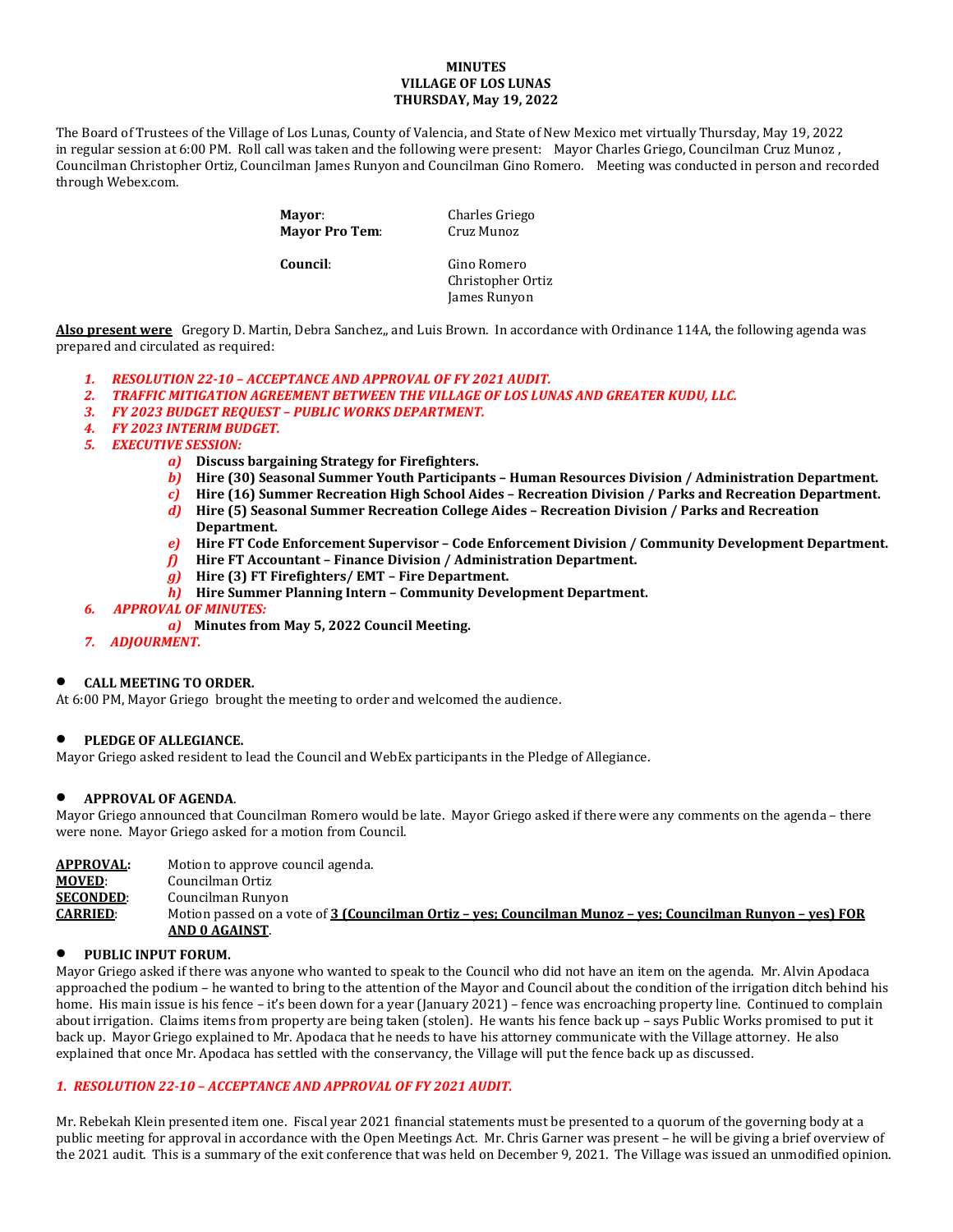This means that this is the highest assurance that auditors can give. The State of New Mexico requires a yellow book audit. This means that they look at six samples and look at internal controls. They look at travel, procurement, use of credit cards – there is a whole list that they have to look at as per the NM State Auditor. Management and personnel are following procedures – no findings. Records are being maintained well. Records are being maintained well and Council should feel comfortable that they are receiving accurate reports. Mayor Griego asked Council if they had any questions. Council replied that they were happy. Mayor Griego thanked Tamie, Rebekah, and all the staff involved.

| <b>APPROVAL:</b> | Motion to approve resolution 22-10                                                                     |
|------------------|--------------------------------------------------------------------------------------------------------|
| <b>MOVED:</b>    | Councilman Ortiz                                                                                       |
| <b>SECONDED:</b> | Councilman Munoz                                                                                       |
| <b>CARRIED:</b>  | Motion passed on a vote of 4 (Councilman Romero - yes; Councilman Ortiz – yes; Councilman Munoz – yes; |
|                  | <b>Councilman Runyon - yes) FOR AND 0 AGAINST.</b> 6:13PM                                              |

# *2. TRAFFIC MITIGATION – AGREEMENT BETWEEN THE VILLAGE OF LOS LUNAS AND GREATER KUDU, LLC.*

Mayor Griego commented that the agreement is between the Village of Los Lunas and the Department of Transportation and not Greater Kudu, LLC.

Mr. Gregory D. Martin presented item two. This agreement is through a Traffic Mitigation Measures as the result of the Facebook or META/DATA Center project. The Village of Los Lunas, commissioned a Traffic Study regarding the impact of their project on traffic at I-25 SB and NM6. NMDOT is requiring the company to implement certain remote monitoring systems and support services for the intersections located along New Mexico State Road 6 (NM6) from Los Morros Road to Carson Drive. The remote monitoring system will consist of cellular modems, CCTV cameras, and eastbound and westbound advanced radar detectors for the east and west vehicle movements on NM6, all to be located within the NMDOT public right of ways adjacent to the foregoing intersections. The Village of Los Lunas (Village) shall design, entitle, construct, and implement the Traffic Mitigation Measures outlined within the Traffic Mitigation Agreement (TMA) within the Statement of Work, the Final Plans, and Terms and Conditions of the TMA. Greater Kudu, LLC would reimburse the Village for one hundred percent of the cost of the materials, installation and service outline within the TMA. installation of new Traffic Mitigation Measures will be owned and operated by NMDOT or until the Village maintains qualified staff to repair, replace and support the new Traffic Mitigation Measures. The cost of the project is about \$675,000. This has been on our radar for the past couple of years. Mayor Griego asked Council for their decision as to the agreement from the NMDOT.

| <b>APPROVAL:</b> | Motion to approve agreement                                                                            |
|------------------|--------------------------------------------------------------------------------------------------------|
| <b>MOVED:</b>    | Councilman Runyon                                                                                      |
| <b>SECONDED:</b> | Councilman Munoz                                                                                       |
| <b>CARRIED:</b>  | Motion passed on a vote of 4 (Councilman Romero – ves: Councilman Ortiz – ves: Councilman Munoz – ves: |
| Councilman       |                                                                                                        |

#### **Runyon – yes) FOR AND 0 AGAINST**.

#### *3. FY 2023 BUDGET REQUEST – PUBLIC WORKS DEPARTMENT.*

Mr. Gregory D. Martin presented item three. The Public Work Department is requesting to purchase a Vactor Truck for \$542,264.00. The department is requesting a loan from within the general fund and to repay back these funds over q three (3) budget period. The Water/Sewer Fund has an excess of \$3 million dollars per Rebekah. Mayor Griego asked for a motion from Council.

| <b>APPROVAL:</b> | Motion to approve budget request                                                                       |
|------------------|--------------------------------------------------------------------------------------------------------|
| <b>MOVED:</b>    | Councilman Romero                                                                                      |
| <b>SECONDED:</b> | Councilman Ortiz                                                                                       |
| <b>CARRIED:</b>  | Motion passed on a vote of 4 (Councilman Romero – ves: Councilman Ortiz – ves: Councilman Munoz – ves: |
| Councilman       |                                                                                                        |
|                  | <b>Runyon - yes) FOR AND 0 AGAINST.</b>                                                                |

# *4. FY 2023 INTERIM BUDGET.*

Mr. Gregory D. Martin presented item four. New Mexico State law requires that budgets approved by the Department of Finance and Administration be made part of the minutes of he governing body. The FY 2023 interim budget is presented before the Council for their approval and submission to DFA by the deadline of June 1, 2022. Greg went over the highlights with Council. Mayor Griego asked for a motion from Council.

| APPROVAL:        | Motion to approve interim budget                                                                       |
|------------------|--------------------------------------------------------------------------------------------------------|
| <b>MOVED:</b>    | Councilman Romero                                                                                      |
| <b>SECONDED:</b> | Councilman Runyon                                                                                      |
| <b>CARRIED:</b>  | Motion passed on a vote of 4 (Councilman Romero - yes; Councilman Ortiz - yes; Councilman Munoz - yes; |
|                  | <b>Councilman Runyon - yes) FOR AND 0 AGAINST</b>                                                      |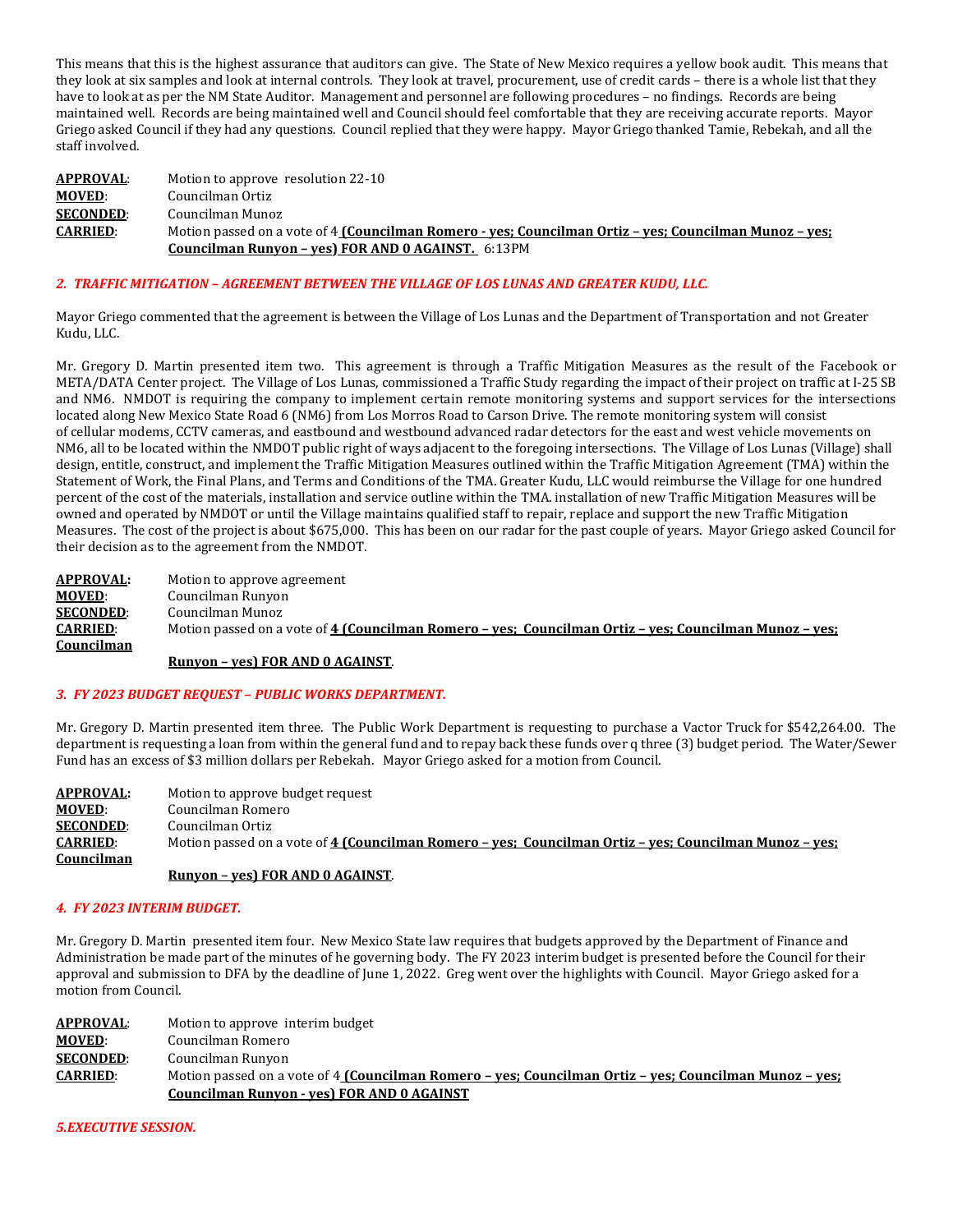Mayor Griego announced that the Council would be going into executive session pursuant to NMSA 1978 Section 10-15-1(H), the following matters may be discussed in closed session: discuss Bargaining Strategy for Firefighters; hire 30 Seasonal Summer Youth

participants; hire 16 Summer Recreation High School Aides; hire 5 Seasonal Summer Recreation College Aides; hire FT Code Enforcement Supervisor; hire FT Accountant; Hire 3 FT Firefighter/EMT's; and hire Summer Planning Intern.

# **APPROVAL:** Motion to approve<br> **MOVED:** Councilman Runyo **MOVED:** Councilman Runyon<br>**SECONDED:** Councilman Munoz **SECONDED:** Councilman Munoz<br>**CARRIED:** Motion passed on a **CARRIED**: Motion passed on a vote of 4 **(Councilman Romero - yes; Councilman Ortiz – yes; Councilman Munoz – yes; Councilman Runyon – yes) FOR AND 0 AGAINST.** 6:47PM

At 8:23PM, Mayor Griego asked for a motion from Council indicating that they discussed : discuss Bargaining Strategy for Firefighters; hire 30 Seasonal Summer Youth participants; hire 16 Summer Recreation High School Aides; hire 5 Seasonal Summer Recreation College Aides; hire FT Code Enforcement Supervisor; hire FT Accountant; Hire 3 FT Firefighter/EMT's; and hire Summer Planning Intern.

| <b>APPROVAL:</b> | Motion to approve                                                                                      |
|------------------|--------------------------------------------------------------------------------------------------------|
| <b>MOVED:</b>    | Councilman Runyon                                                                                      |
| <b>SECONDED:</b> | Councilman Munoz                                                                                       |
| <b>CARRIED:</b>  | Motion passed on a vote of 4 (Councilman Romero - yes; Councilman Ortiz – yes; Councilman Munoz – yes; |
|                  | Councilman Runyon - yes) FOR AND 0 AGAINST                                                             |

Regarding the discussion – Bargaining Strategy for Firefighters, there was nothing to report out.

| <b>APPROVAL:</b> | Motion to approve                                                                                      |
|------------------|--------------------------------------------------------------------------------------------------------|
| <b>MOVED:</b>    | Councilman Romero                                                                                      |
| <b>SECONDED:</b> | Councilman Ortiz                                                                                       |
| <b>CARRIED:</b>  | Motion passed on a vote of 4 (Councilman Romero – yes; Councilman Ortiz – yes; Councilman Munoz – yes; |
|                  | Councilman Runyon - yes) FOR AND 0 AGAINST                                                             |

Regarding the hiring of Seasonal Summer Youth participants – Mayor Griego announced that all 30 participants will be hired ( list attached to minutes).

## **APPROVAL**: Motion to approve **MOVED**: Councilman Runyon **SECONDED:** Councilman Munoz<br>**CARRIED:** Motion passed on a **CARRIED**: Motion passed on a vote of 4 **(Councilman Romero – yes; Councilman Ortiz – yes; Councilman Munoz – yes; Councilman Runyon - yes) FOR AND 0 AGAINST**

Regarding the hiring of Summer Recreation High School Aides – Mayor Griego announced that 19 aides would be hired (list attached to minutes).

| APPROVAL:        | Motion to approve                                                                                      |
|------------------|--------------------------------------------------------------------------------------------------------|
| <b>MOVED:</b>    | Councilman Munoz                                                                                       |
| <b>SECONDED:</b> | Councilman Ortiz                                                                                       |
| <b>CARRIED:</b>  | Motion passed on a vote of 4 (Councilman Romero - yes; Councilman Ortiz - yes; Councilman Munoz - yes; |
|                  | <b>Councilman Runyon - ves) FOR AND 0 AGAINST</b>                                                      |

Regarding the hiring of Seasonal Summer Recreation College Aides – Mayor Griego announced that all 5 aides would be hired (list attached to minutes).

| <b>APPROVAL:</b> | Motion to approve                                                                                      |
|------------------|--------------------------------------------------------------------------------------------------------|
| <b>MOVED:</b>    | Councilman Runyon                                                                                      |
| <b>SECONDED:</b> | Councilman Romero                                                                                      |
| <b>CARRIED:</b>  | Motion passed on a vote of 4 (Councilman Romero – ves: Councilman Ortiz – ves: Councilman Munoz – ves: |
|                  | Councilman Runyon - yes) FOR AND 0 AGAINST                                                             |

Regarding the hiring of a FT Code Enforcement Supervisor – Mayor -Tem Munoz put up the name of Mark Aguilar.

| <b>APPROVAL:</b> | Motion to approve |
|------------------|-------------------|
| <b>MOVED:</b>    | Councilman Ortiz  |
| <b>SECONDED:</b> | Councilman Munoz  |